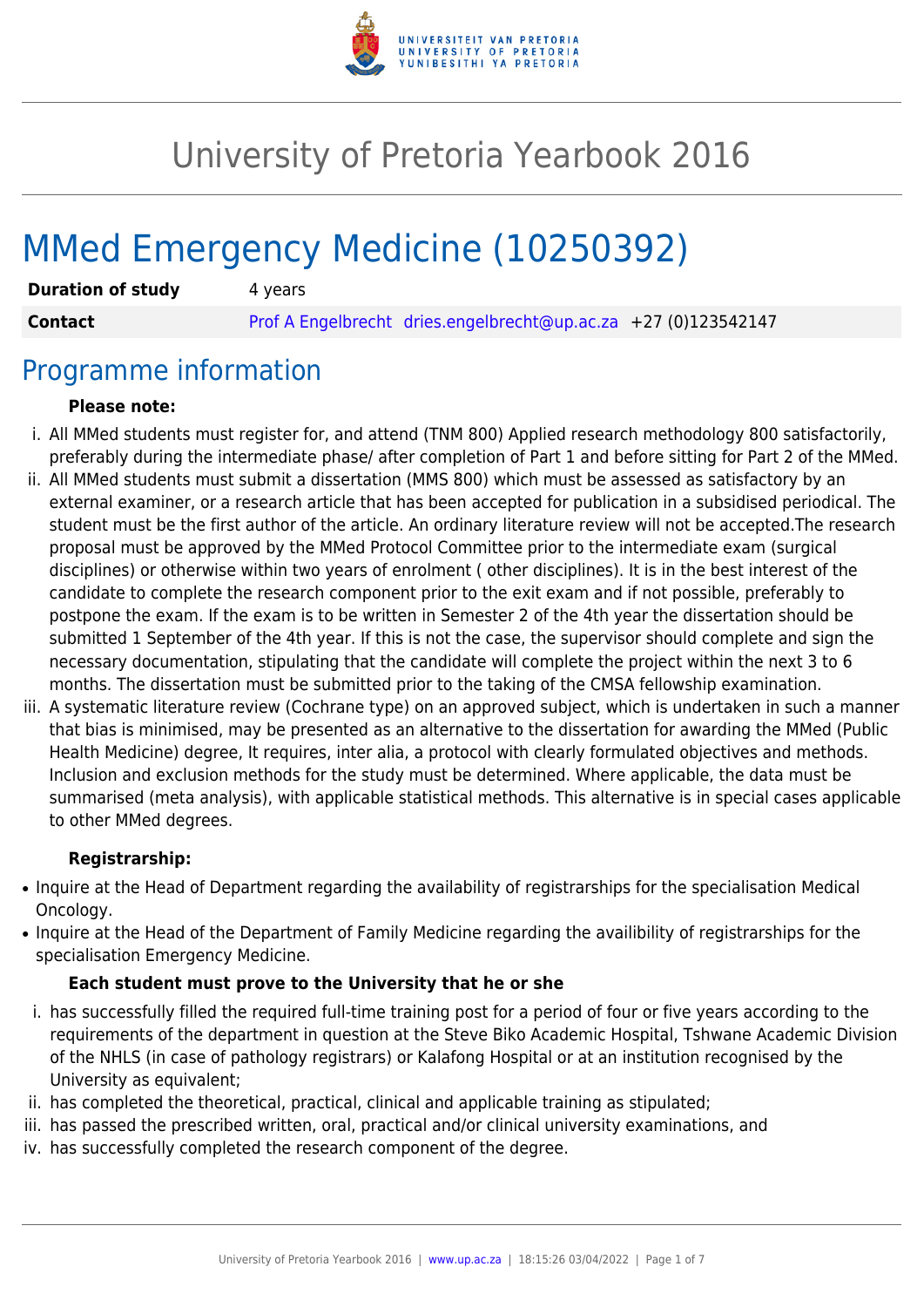

# Admission requirements

A prospective student for the MMed degree programme must be in possession of the MBChB degree of this University or a qualification deemed by the University to be equivalent to the MBChB degree for at least two years. In addition such a student must be registered as a physician with the Health Professions Council of South Africa for at least one year.

# Other programme-specific information

**Note:** Inquire at the Head of the Department of Family Medicine regarding the availability of registrarships.

**"Major subject"** refers to the recognised field of study in Medicine in which the student specialises. The study of the major subject extends over four or five years, as prescribed by the department in question.

# Examinations and pass requirements

- i. The sequence of the examinations in the prerequisite subjects will be determined by the head of the department under which the major subject falls.
- ii. The nature, duration and time of the examinations in the prerequisite subjects are determined in cooperation with the heads of the departments under which the prerequisite subjects fall – with the proviso that, except in cases where stipulated otherwise, the examinations in the prerequisite subjects may be held at any time prior to or concurrently with the major subject. The examinations in the major subjects are held as follows:
- iii. In the case of four-year programmes: not before the end of the third year.
- iv. In the case of five-year programmes: not before the end of the fourth year.
- v. A minimum final mark of 50% is required by all departments to pass in a subject and in the clinical section of the examination, a subminimum of 50%. General Regulations apply.
- vi. A student is not admitted to the examination in a prerequisite subject (second examinations excluded) more than twice, nor is he or she admitted to the examination in the major subject more than twice.

**Note**: Certificates of satisfactory preparation and progress are required in respect of the fourth year of four-year programmes in which an examination is held at the end of the third year.

#### **Second examinations**

Second examinations for MMed students will only be held after at least six months have elapsed since the conclusion of the examination in which the student had failed.

#### **Rules governing the writing of the examinations of the College of Medicine of South Africa [CMSA]**

- i. Only candidates who have met all requirements for the MMed degree except for the major subject (final examination), i.e. passed all prerequisite subjects (the latter to be interchangeable; can be passed either at the University or as primary and intermediary examinations at the College of Medicine of South Africa [CMSA], completed all practical, clinical and applicable training of four or five years as prescribed by the relevant academic department (continuous evaluation of the candidate, in an approved registrar post, by the Head of department of the candidate); and completed the required research component for the degree in accordance with the Faculty Yearbook regulations, i.e. Applied research methodology 800 (TNM 800) and the dissertation (MMS 800) or an article (not an ordinary literature review) that has been accepted for publication in a subsidised periodical, will be allowed to write the college examination (exit examination), after which they will obtain both the CMSA fellowship and the MMed as specialist qualifications.
- ii. The rules have been effective as from 1 January 2011. As a transitional measure, cases will be considered on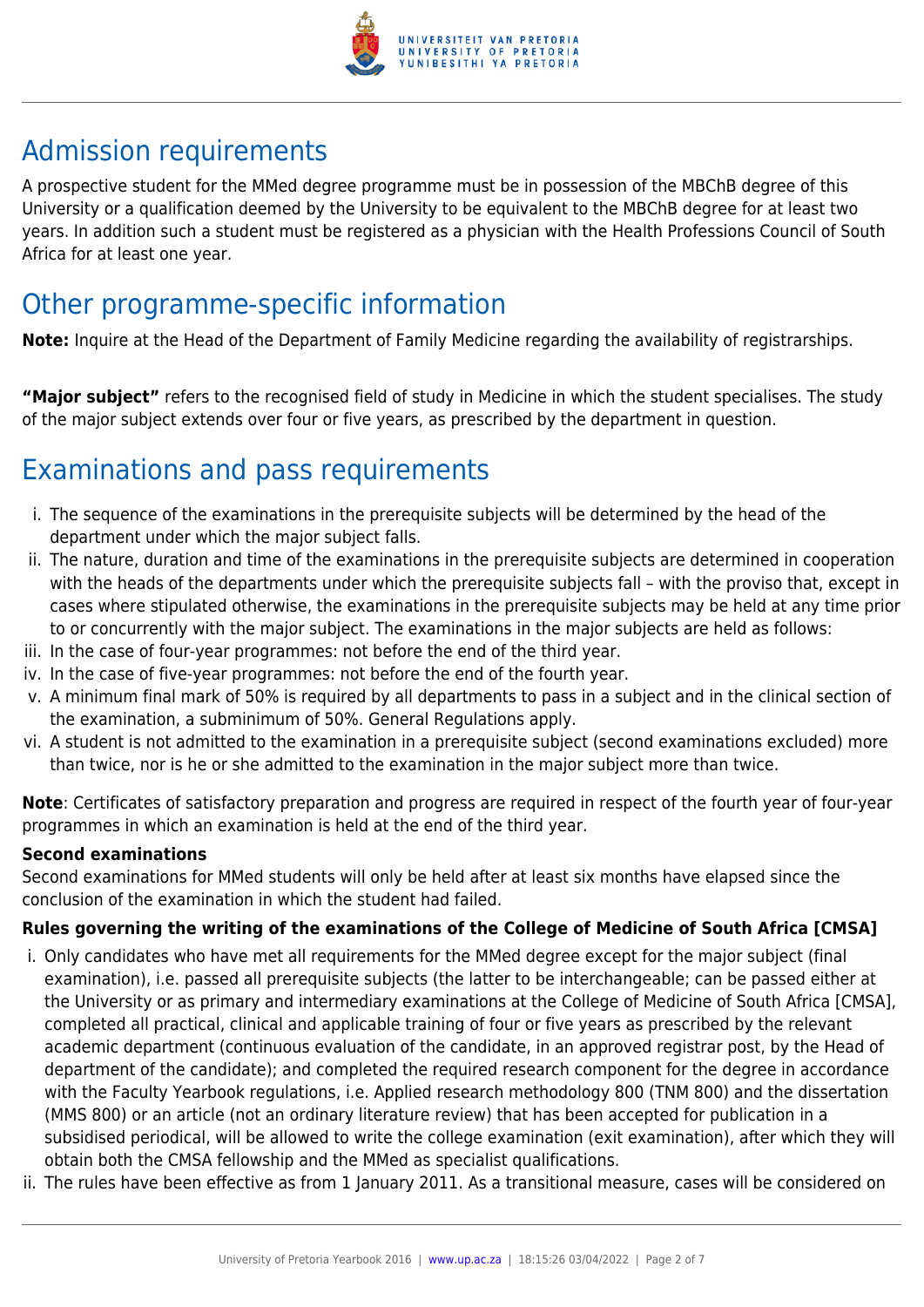

an individual basis where necessary.

### Exemption

#### **Exemption**

- i. The Faculty Board may grant partial exemption from the training and work mentioned under par. (b) and (c)(i) and (ii) above on the grounds of comparable training and experience completed in another post or at another recognised institution – with the proviso that exemption from a maximum period of 18 months may be granted with regard to four-year and five-year programmes.
- ii. Exemption from a maximum of three years may be granted by the Department of Medical Oncology for the MMed in Medical Oncology [MMed(MedOnc)] on the grounds of the MMed(Int) or MMed(Paed) degree of this University, or experience recognised by the University as equivalent.
- iii. Specific prerequisite subjects must be passed within 24 months after commencement of the programme.
- iv. Exemption from a maximum of two years' clinical training may be granted in the Department of Forensic Medicine in respect of the MMed(Path) degree with specialisation Forensic Pathology, to a candidate already in possession of an MMed degree (or a degree deemed equivalent by the University) with specialisation in Anatomical Pathology.

### Pass with distinction

The degree is conferred at the end of the prescribed training period (i.e. three, four or five years, respectively). The degree is conferred with distinction on a student who has obtained a final mark of at least 75% in his or her major subject.

### General information

#### **Registrars**

Departments expect registrars to participate increasingly in the examining and treatment of patients in the hospital, both in-patients and out-patients, as well as performing and interpreting tests in the laboratory (where applicable); initially under supervision and later increasingly at their own responsibility. Lectures/symposia with closely related departments are organised, as well as discussions of literature, etc.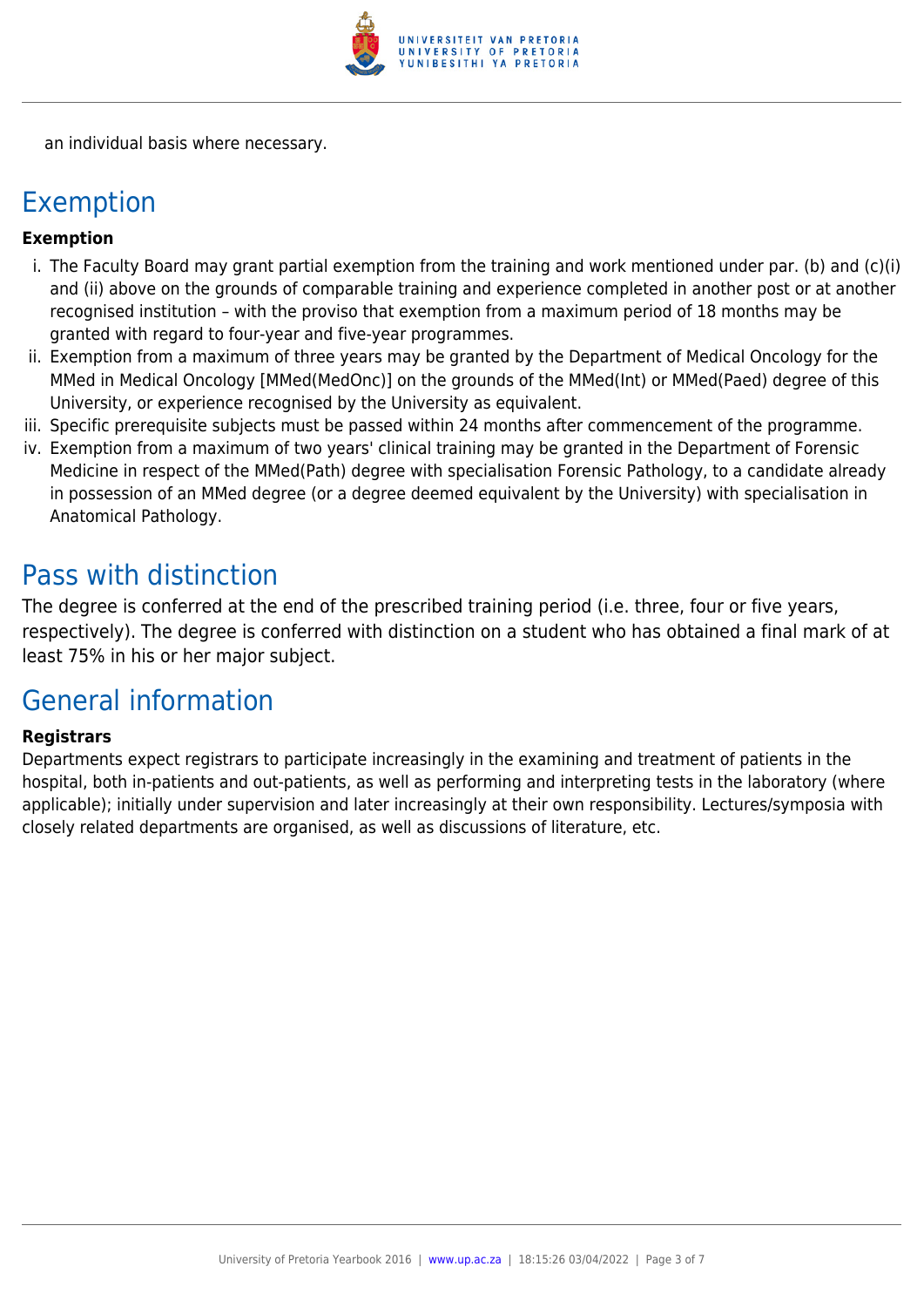

## Curriculum: Year 1

#### **Minimum credits: 161**

### **Core modules**

[Anatomy 802](https://www.up.ac.za/yearbooks/2016/modules/view/ANA 802) (ANA 802) - Credits: 36.00 [Pharmacology 800](https://www.up.ac.za/yearbooks/2016/modules/view/FAR 880) (FAR 880) - Credits: 36.00 [Physiology 801](https://www.up.ac.za/yearbooks/2016/modules/view/FSG 801) (FSG 801) - Credits: 36.00 [Pathology 880](https://www.up.ac.za/yearbooks/2016/modules/view/PAG 880) (PAG 880) - Credits: 36.00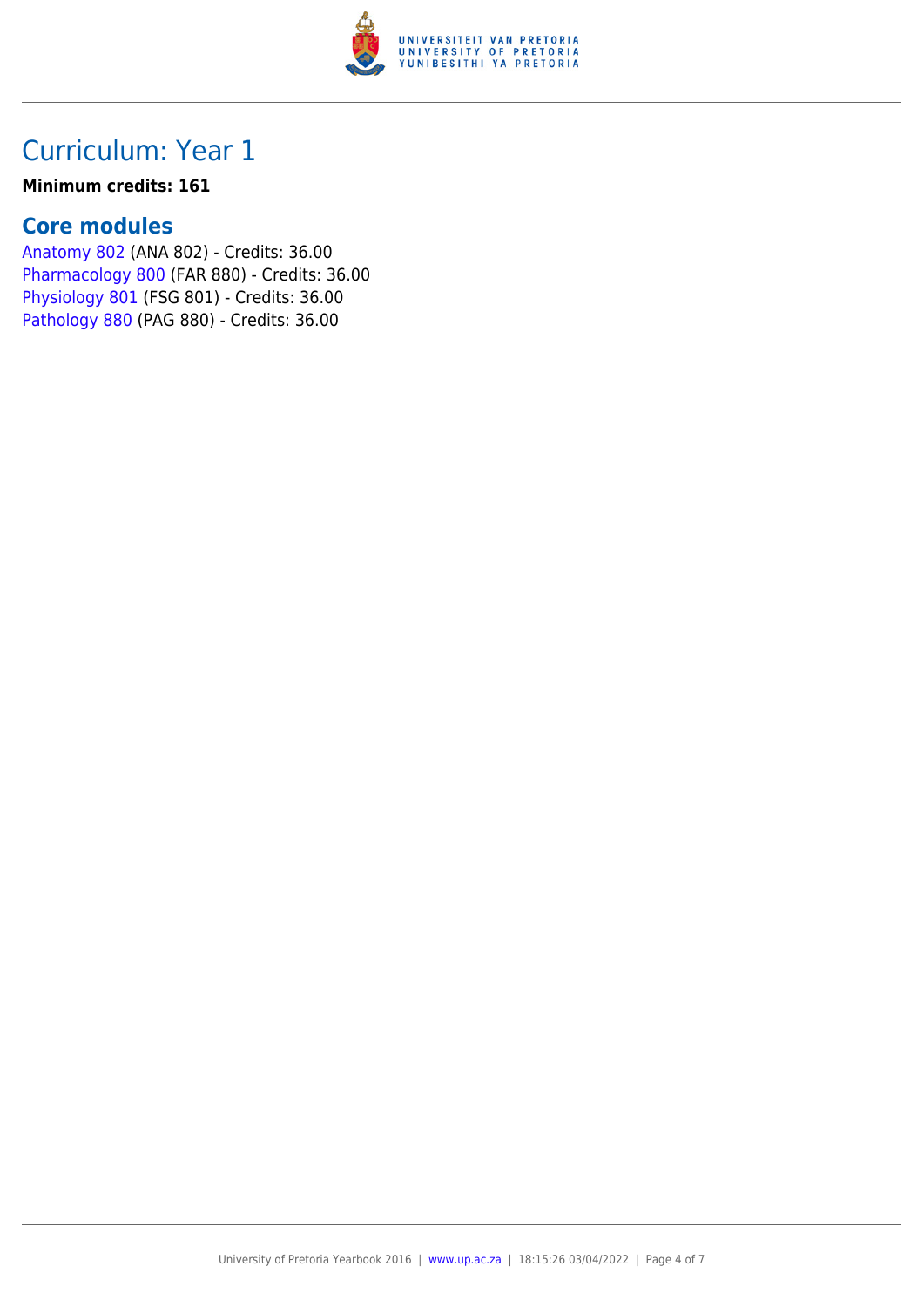

### Curriculum: Year 2

#### **Minimum credits: 300**

### **Core modules**

[Anatomy 802](https://www.up.ac.za/yearbooks/2016/modules/view/ANA 802) (ANA 802) - Credits: 36.00 [Pharmacology 800](https://www.up.ac.za/yearbooks/2016/modules/view/FAR 880) (FAR 880) - Credits: 36.00 [Physiology 801](https://www.up.ac.za/yearbooks/2016/modules/view/FSG 801) (FSG 801) - Credits: 36.00 [Pathology 880](https://www.up.ac.za/yearbooks/2016/modules/view/PAG 880) (PAG 880) - Credits: 36.00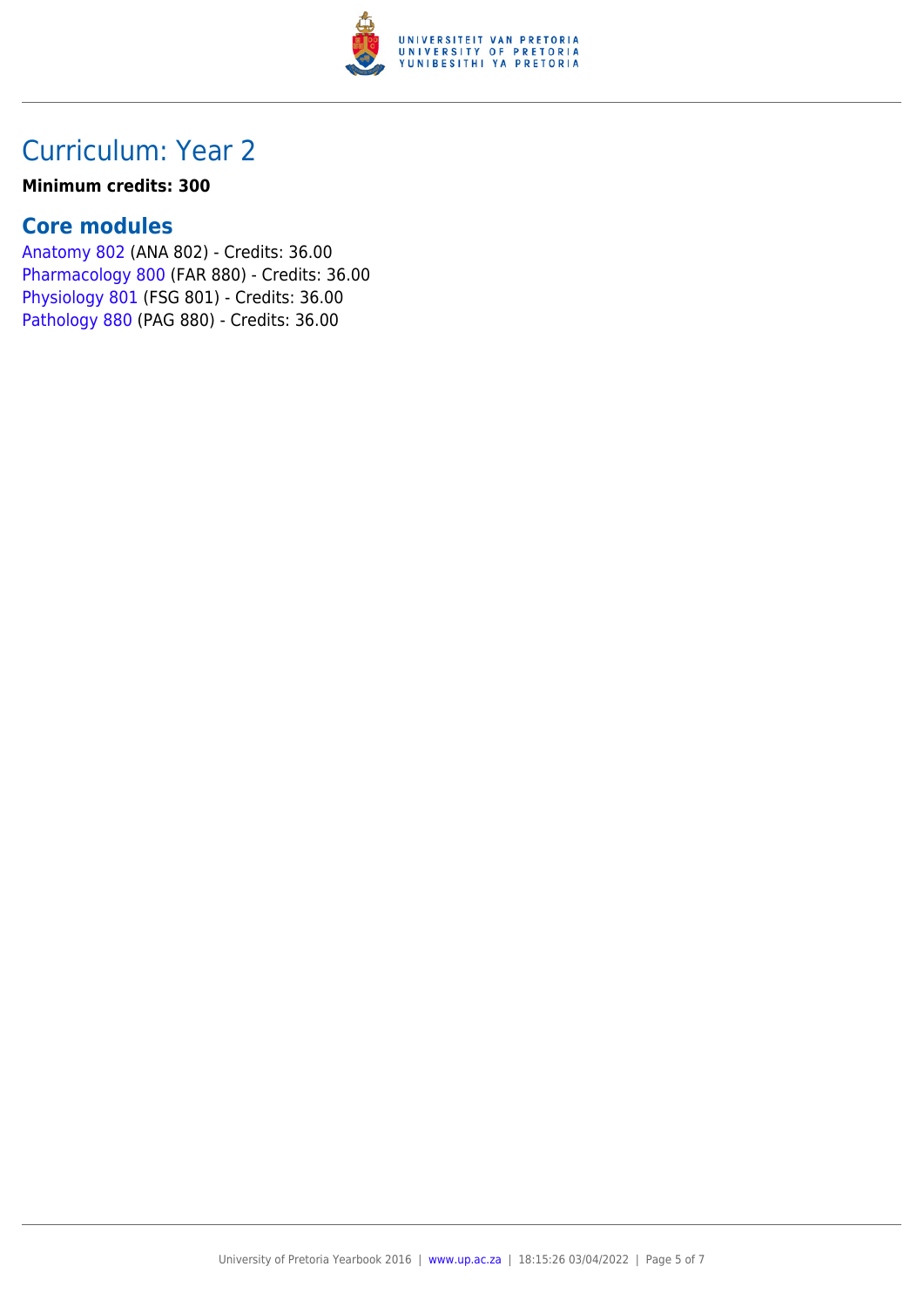

# Curriculum: Year 3

### **Minimum credits: 161**

### **Core modules**

[MMed: Essay 800](https://www.up.ac.za/yearbooks/2016/modules/view/MMS 800) (MMS 800) - Credits: 12.00 [Applied research methodology 800](https://www.up.ac.za/yearbooks/2016/modules/view/TNM 800) (TNM 800) - Credits: 5.00